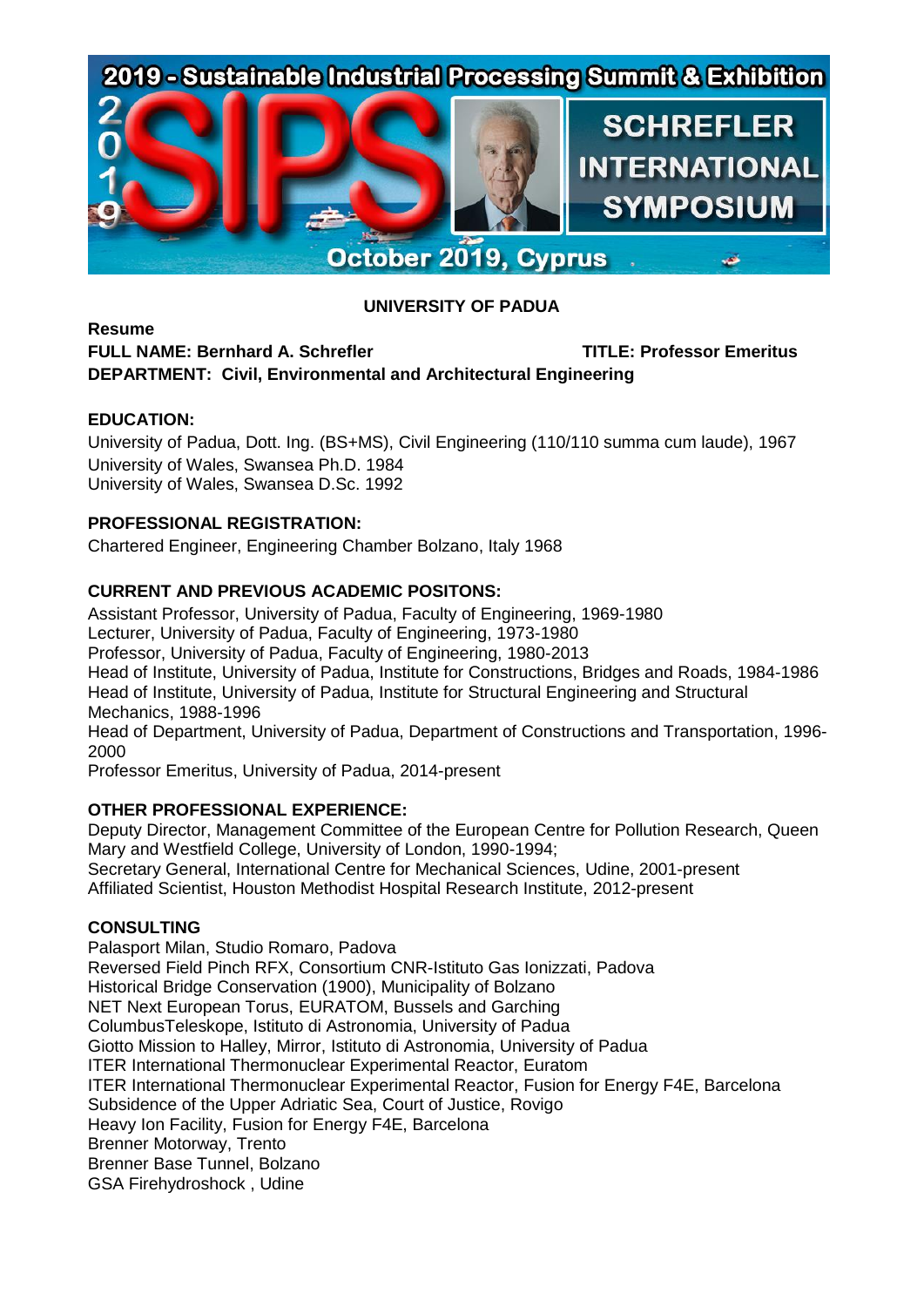# **MEMBERSHIPS IN PROFESSIONAL AND HONORARY SOCIETIES:**

National (Italian) Academy of Sciences (dei XL) Galileian Academy of Sciences, Humanities and Arts Istituto Veneto di Scienze, Lettere ed Arti Corresponding Member Istituto Lombardo Fellow, International Association of Computational Mechanics (IACM) Member Réunion Internationale des Laboratoires d'Essais et de Recherches sur les Matériaux et les Constructions (RILEM) Member, Italian Association of Theoretical and Applied Mechanics (AIMETA) Member International Society for Rock Mechanics (ISRM) Member Italian Geotechnical Association (AGI) Member Gesellschaft fuer angewandte Mathematik und Mechanik (GAMM) Member American Society of Mechanical Engineers (ASME) Member American Association for the Advancement of Science(AAAS) Member of Interpore

#### **PRESENT AND PAST PROFESSIONAL SOCIETY AND MAJOR GOVERNMENTAL COMMITTEES, EDITORIAL BOARDS, AND CONFERENCES ORGANIZED/CHAIRED:**

## **Societies/Committees**

Member, Scientific Council, International Network of Centres for Computer Applications, (INCCA ) UNESCO

Member, Scientific Council, Institut Méditerranéen de Technologie (Marseille)

Member, Managing Council, European Community of Computational Methods in Applied Sciences (ECCOMAS)

Member, Bureau, European Community of Computational Methods in Applied Sciences (ECCOMAS)

Member, Scientific Council, International Center for Numerical Methods in Engineering, (CIMNE) Barcelona

Coordinator, Italian Group for Computational Mechanics (GIMC)

Member, General Council International Association of Computational Mechanics (IACM)

Member, Executive Council International Association of Computational Mechanics (IACM)

Member, EUROMECH Solid Mechanics Congress Committee

Chairman, EUROMECH Solid Mechanics Congress Committee

Secretary General, EUROMECH

Member, EUROMECH Solid Mechanics Prize Committee

Member, Hill Prize Committee, International Union for Theoretical and Applied Mechanics (IUTAM) Member, IUTAM Congress Committee

Member, IUTAM Executive Committee of Congress Committee

Member, IUTAM Bureau

Member, Panel PE8 Process and Products Engineering, Advanced Grants, European Research Council (2009, 2011, 2013)

Chairman, Panel PE8 Advanced Grants, European Research Council (2014, 2016)

Chairman, Evaluation Committee, Faculty of Mechanical Engineering University of Technology of Eindhoven (2014)

Chairman, Evaluation Committee, Faculty of Mechanical Engineering University of Twente (2014) Expert, Scientific Committee, Commissariat de l'Energie Atomique (CEA) France

Member, Executive Council, Network for Mathematics, Computing and Simulation for Industry (MACSI-net)

Member, Conseil d'Enseignement et de Recherche, Ecole Polytechnique, Paris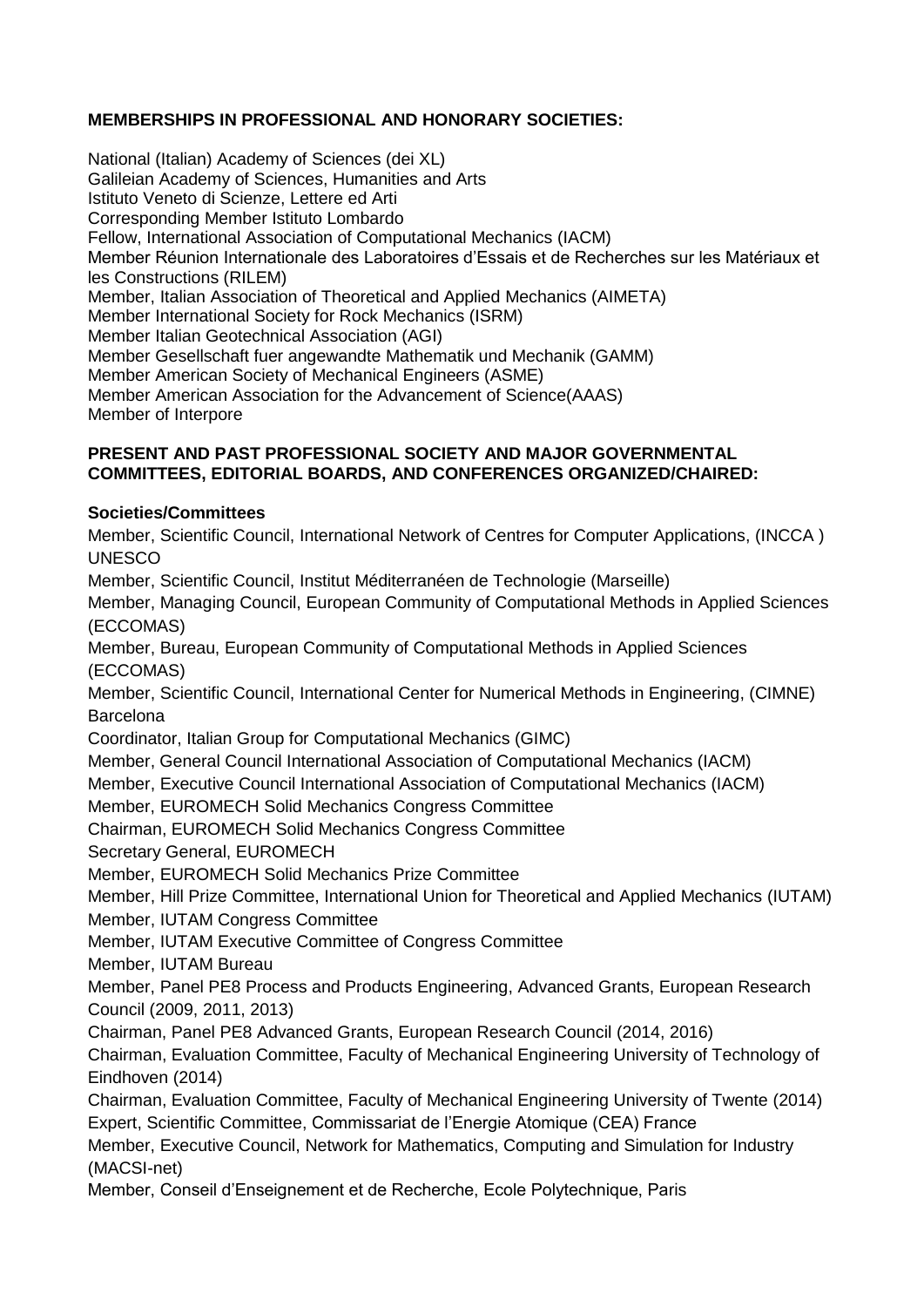Member, Scientific Council, Coordination Committee for Studies of Structural Engineering, Italian research Council (CNR) Member, Consulting Committee for Structural Engineering, Italian Research Council (CNR)

## **Editorial Boards**

Associate Editor *International Journal of Environment and Pollution* 1991-1994 Associate Editor *European Journal of Mechanics A/Solids* 1995-2001 Associate Editor *Computer Methods in Applied Mechanics & Engineering* 2001-2005 Regional Editor *Mechanics Research Communications*, 2003-present Corresponding Editor *Computer Modeling in Engineering & Sciences*, 2008-2011 Co-editor *Asia-Pacific Journal of Computational Engineering*, 2014-present Associate Editor *Biomedical Microdevices*, 2016-

# Editorial Boards:

*Int. Journal of Communications in Applied Numerical Methods; Meccanica, (1987-1994) Int. Journal of Computer Applications in Technology; Int. Journal of Numerical Methods in Engineering; Int. Journal Métodos Numéricos para Càlculo y Diseno en Ingenieria; Journal of Marine Systems (1990-2002); International Journal for Engineering Modelling; Mechanics of Advanced Materials and Structures; Engineering Analysis and Design; Computers and Structures, Int. Journal for Computational Civil and Structural Engineering, Archives of Computational Methods in Engineering; Journal of Applied Mathematics and Mechanics ZAMM, Engineering Computation, Transport in Porous Media, European Journal of Mechanics A/Solids, Computers in Concrete, Structural Engineering and Mechanics, Computational Methods in Engineering Science and Mechanics, Interaction and Multiscale Mechanics: an International Journal, Computers, Materials and Continua; Int. Journal of Medical Nano Research; Advanced Modeling and Simulation in Engineering Sciences.*

#### **Conferences organized/chaired**

Co-organizer, 2nd Int. Conference on Numerical Methods in Thermal Problems, Island of San Giorgio Maggiore, Venice, 1981

Co-organizer, 2nd Int. Conference on Numerical Methods in Laminar and Turbulent Flow, Island of San Giorgio Maggiore, Venice, 1981

Co-organizer, Int. Conference on Engineering Software for Microcomputers, Island of San Giorgio Maggiore, Venice, 1984

Co-organizer, 2nd Int. Conference on Numerical Methods in Transient and Coupled Problems, Island of San Giorgio Maggiore, Venice, 1984

Co-organizer, Int. Conference on Microcomputers in Engineering: Development and Application of Software, Swansea, 1986

Co-organizer, Int. Conference on Computer Modelling in Ocean Engineering, Venice, Island of San Servolo, 1988

Co-organizer, Int. Conference on Computer Aided Training in Science and Technology, CIMNE, Barcelona, 1990

Co-organizer, Int. Conference on Computer Modelling in Ocean Engineering, CIMNE, Barcelona, 1991

Co-organizer, Ninth Int. Conference on Finite Elements in Fluids, Venice, Auditotium Santa Margherita,1995

Co-Organizer, Conference on Computational Mechanics and the Use of Computers in Engineering, University of Padua, 1998

Co-organizer, Workshop on Environmental Geomechanics, Monte Verità, Ascona, Switzerland, 2002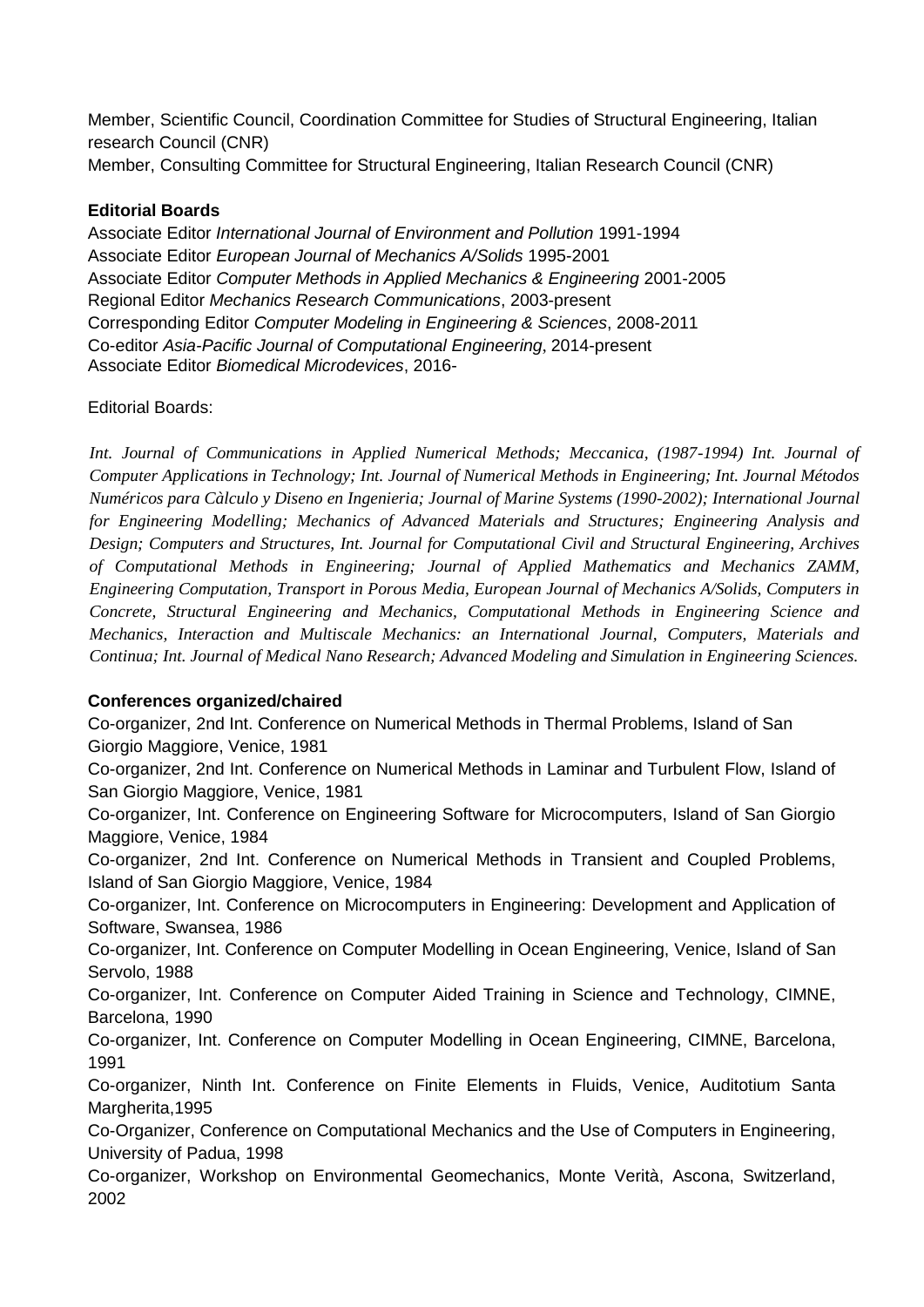Co-organizer, Int. Conference on Computational Methods for Coupled Problems in Science and Engineering, Ibiza, 2005

Co-organizer, Conference on Computational Methods for Coupled Problems in Science and Engineering II, Santorini, Greece, 2007

Co-organizer and co-chairman, 8<sup>th</sup> World Congress for Computational Mechanics WCCM8/ ECCOMAS, Venice, 2008

Co-organizer and Chairman, Conference on Computational Methods for Coupled Problems in Science and Engineering III, Ischia, 2009

Co-organizer, Conference on Computational Methods for Coupled Problems in Science and Engineering. Proceedings IV, Kos, Greece, 2011

Co-organizer, The first NEMB Venice workshop on Cancer Nanotechnology, Istituto Veneto, Venice, 2012

Co-organizer, Conference on Computational Methods in Science and Engineering V, Ibiza, 2013

Co-organizer and Chair, Conference on Coupled Problems in Science and Engineering. VI, Venice, Island of San Servolo, 2015

Local Co-organizer, IUTAM Symposium on Helicity, Structures and Singularity in Fluid and Plasma Dynamics, Istituto Veneto, Venice April 11-15, 2016

Co-organizer, Conference on Coupled Problems in Science and Engineering. VII, Island of Rhodes, Greece, 2017.

## **OTHER PROFESSIONAL HIGHLIGHTS**

Member, Evaluation Committee, Deutsche Exzellenz Initiative Member, Evaluation Committee, Ecole Centrale, Paris Member, Evaluation Committee, Laboratory LMT, Ecole Normal Superieure, Cachan Member, Evaluation Committee, CIMNE, UPC Barcellona Member, Committee of Hydrogen Simulation Research, Fukuoka, Japan Visiting Professor, CIMNE, Barcelona Visiting Professor, University of Technology of Lodz (Poland) Visiting Professor, Gdansk University of Technolgy Visiting Professor, Conservatoire National des Arts et des Metiers (CNAM), Paris Visiting Professor, Ecole Normale Superieure (ENS), Cachan Visiting Professor, Univesity of Marne la Vallée, France Visiting Professor, Universiti Teknologi (UTM) Malesia Visiting Professor, Birla Center, Hyderabad, India Visiting Professor, Dalian University of Technology, Cina Visiting Professor, Chuo University, Tokyo Visiting Professor, Ecole Polytechnique Federale Lausanne (EPFL) Visiting Professor, ACES, University of Texas, Austin Visiting Professor, Health Science Center, University of Texas, Houston Visiting Professor, University of New South Wales, Sydney Visiting Professor, Univesité Cergy Pontoise, France Visiting Professor, Ecole Centrale, Nantes, France Visiting Professor Ecole Nationale Superieure Travaux Publics ENTPE, Yaounde, Cameroon

# **UNIVERSITY COMMITTEES/ADMINISTRATIVE ASSIGNMENTS:**

Member, Budget Committee for Teaching staff, University of Padua Member, Award Committee "Progetto Giovani", University of Padua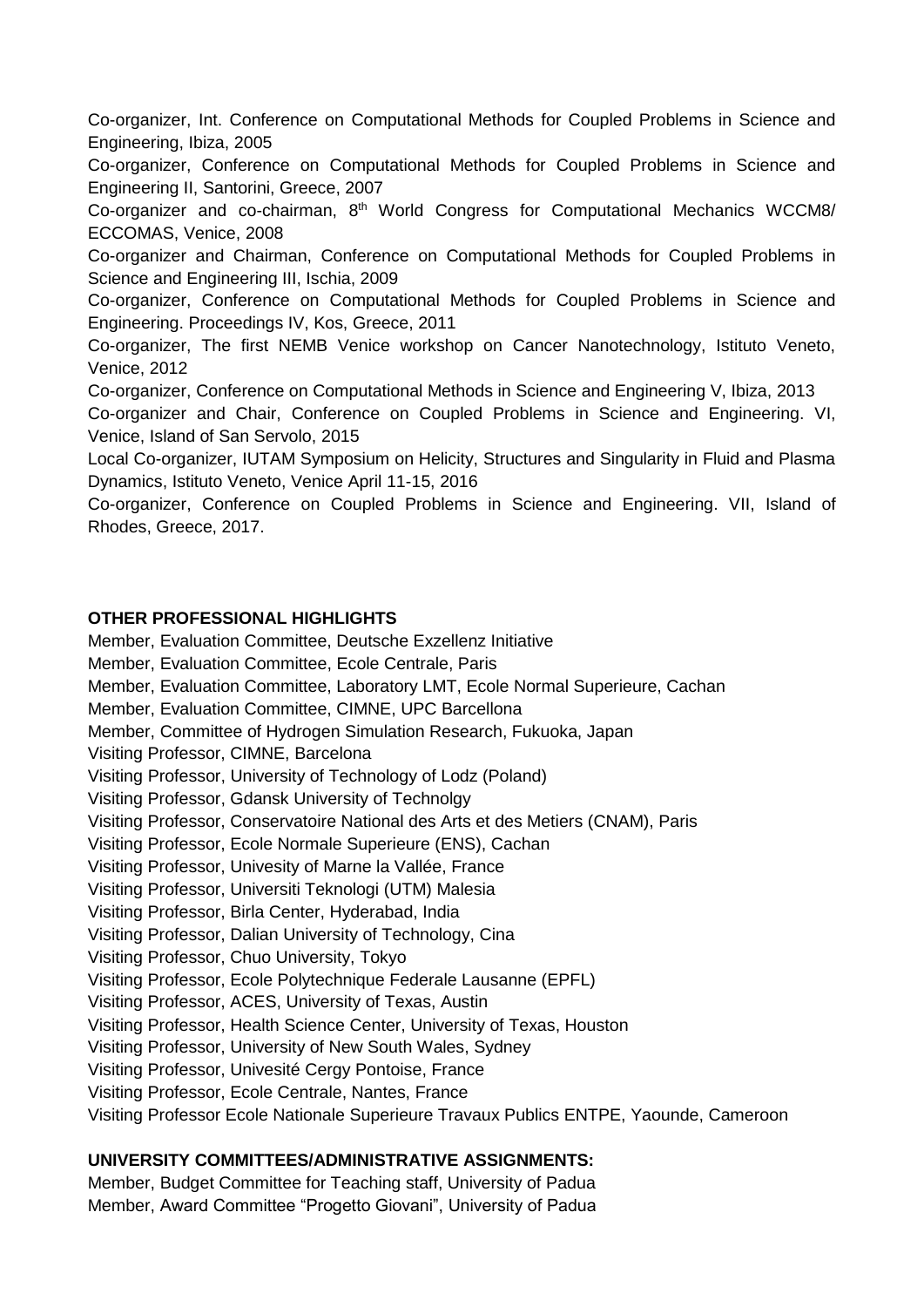#### **HONORS AND AWARDS:**

- 1996 Elected Corresponding Member of the Galileian Academy
- 1998 Fellow, International Association for Computational Mechanics (IACM)
- 2000 Elected Member of the Galileian Academy
- 2000 Doctorate honoris causa, St. Petersburg State Technical University
- 2001 Honorary Visiting Professor, Dalian University of Technology, China
- 2002 Doctorate honoris causa, University of Technology of Lodz
- 2002 Computational Mechanics Award, (IACM)
- 2002 Elected Corresponding Member of the Istituto Veneto
- 2002 Highly Commended Paper Award, Emerald Press, Engineering Computations (Co-authors H.W. Zhang, R. de Borst, O.M. Heeres).
- 2005 Honorary Fellow, University of Wales, Swansea
- 2005 Elected Corresponding Member of Istituto Lombardo di Scienze, Lettere ed Arti.
- 2006 Honorary Doctorate in Engineering, Leibniz University Hanover
- 2006 Chevalier de l'ordre des Palmes Académiques, France
- 2006 IACM O.C. Zienkiewicz Award, International Association for Computational Mechanics
- 2007 Honorary Professor, Dalian University of Technology, China
- 2007 Elected Member of the National (Italian) Academy of Sciences ("dei XL")
- 2008 Doctorate honoris causa, Russian Academy of Sciences
- 2009 Maurice A. Biot Medal, American Society of Civil Engineers ASCE
- 2010 Doctorate honoris causa, Ecole Normale Superieure, Cachan
- 2010 Euler Medal, European Community for Computational Methods in Applied Sciences
- 2011 Olgierd A.Zienkiewicz Medal, Polish Association of Computational Mechanics
- 2012 Lifetime Achievements Award, International Conference on Computational & Experimental Engineering and Sciences (ICCES)
- 2012 Elected Member of the Istituto Veneto di Scienze, Lettere ed Arti
- 2012 Elected Bureau Member, International Union for Theoretical and Applied Mechanics
- 2012 Bytes and Science, A book celebrating the 70<sup>th</sup> birthday of Bernhard A. Schrefler, (eds., G. Zavarise and D. P. Boso), CIMNE, Barcelona, Spain
- 2016 Hans-Fischer-Senior Fellowship, Institute for Advanced Study, Technical University of **Munich**
- 2016 Gauss-Newton Medal (IACM Congress Medal)
- 2017 Interpore Lifetime Honorary Membership Award, Interpore The International Society for Porous Media
- 2017 "75 Jahre Prof. Bernhard Schrefler" Meeting celebrating the 75th birthday of Bernhard A. Schrefler, UNIBZ, Freie Universität Bozen – Libera Università di Bolzano, October 4th, 2017.

# **RESEARCH ACTIVITY:**

 Dr. Schrefler has addressed fundamental aspects of applied and computational mechanics, and diverse applications to problems of practical interest. His contributions to structural and materials mechanics include the pseudo three-dimensional analysis of tall buildings, variable thickness plates, cable structures and related stability problems, membranes and wrinkling, asymptotic theory of homogenization with second order and boundary layer correctors, hierarchical and concurrent multi scale methods, thermo-electro-mechanical contact, use of Artificial Neural Networks (ANN) as constitutive models and for parameter identification for symbolic constitutive models.

 In the field of technology for thermonuclear controlled fusion he contributed to the design of the reversed field pinch fusion device RFX (coils, vacuum vessel, shell, support structure, radiation in a